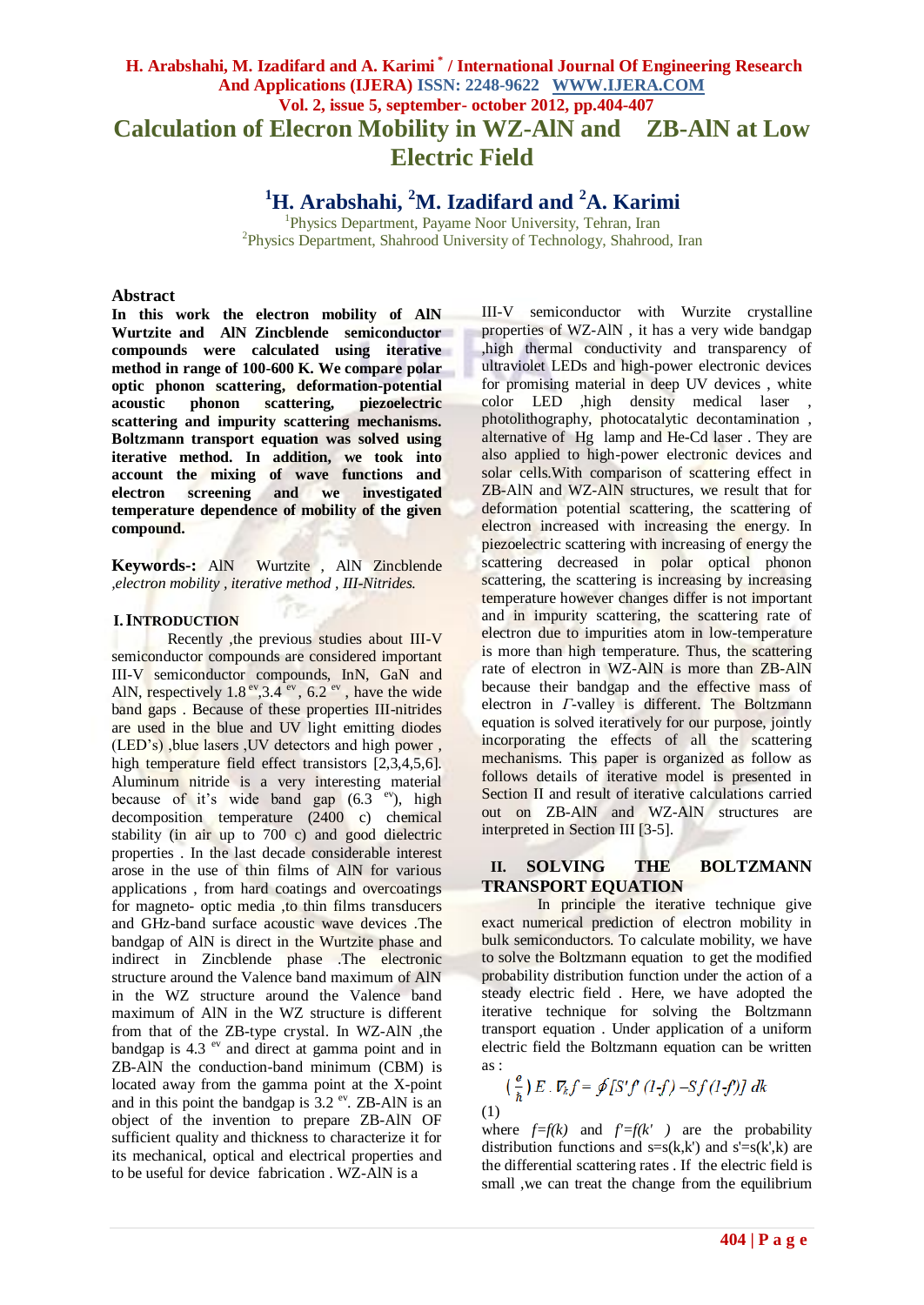### **H. Arabshahi, M. Izadifard and A. Karimi \* / International Journal Of Engineering Research And Applications (IJERA) ISSN: 2248-9622 WWW.IJERA.COM Vol. 2, issue 5, september- october 2012, pp.404-407**

distribution function as a perturbation which is first order in the electric field. The distribution in the presence of a sufficiently small field can be written quite generally as:

$$
f(k)=f_0(k) + g(k) \cos \theta
$$
\n(2)

Where  $f_0(k)$  in the equilibrium distribution function, θ is the angle between k and E and g(k) is an isotropic function of k, wich is proportional to the magnitude of the electric field .Boltzmann transport equation is involved in scattering mechanisms may have occurred in the material . In this work we regarded that it was taken place acoustic phonon deformation potential scattering, acoustic piezoelectric scattering, ionized impurity scattering and polar optic phonon scattering for given materials. We took acoustic phonon deformation potential scattering, acoustic piezoelectric scattering ,ionized impurity scattering as elastic process ( $S_{el}$ ) and also polar optic phonon scattering as inelastic process  $(S<sub>inel</sub>)$ . The total elastic scattering rate will be the sum of all the different scattering rates .

$$
S(k,k') = S_{el}(k,k') + S_{inel}(k,k')
$$

In this case, S<sub>inel</sub> represents transitions from the state characterized by k to k' either by emission  $[S<sub>em</sub>(k,k')]$  or by absorption  $[S<sub>ab</sub>(k,k')]$  of a phonon. And polar optic phonon scattering, we have to consider scattering – in rates by phonon emission and

| Parameter                       | WZ-        | ZB-AIN |
|---------------------------------|------------|--------|
|                                 | <b>AlN</b> |        |
| Band-gap (eV)                   | 6.25       | 5.4    |
| Electron effective mass $(m^*)$ | 0.31       | 0.35   |
| Static relative permitivity ε0  | 8.5        | 8.07   |
| Optical relative permitivity ε∞ | 4.77       | 4.46   |
| Density $(kgm-3)$               | 3230       | 3257   |
| Sound velocity $(ms^{-1})$      | 9060       | 5740   |
| Deformation potential (eV)      | 9.5        |        |
| Optical phonon energy (eV)      | 0.0992     | 0.099  |
|                                 |            |        |

absorption .

Table 1. Important parameters used in our calculations for WZ-AlN and ZB-AlN [6-7-9].

Using Boltzmann equation and considering all differential scattering rates , the factor *g(k)* in the perturbed part of the distribution function  $f(k)$  can be given by :

$$
g(k) = \frac{(-\frac{eE}{\hbar})(\frac{\partial f0}{\partial k}) + \sum \int g' \cos\varphi \left[ S'_{\text{in}el}(1-f) + S_{\text{in}el}f \right] dk}{\sum \int (1 - \cos\varphi) S_{el} dk + \sum \int \int S_{\text{in}el}(1-f') + S'_{\text{in}el}f' \right] dk}
$$
\n(4)

Note the first term in the denominator is simply the momentum relaxation rate for elastic scattering . It is interesting to note that if the initial distribution is chosen to be the equilibrium distribution, for which  $g(k)$  is equal zero, we get the relaxation time approximation result after the first iteration . We have found that convergence can normally be achieved after only a few iterations for small electric fields.

Once  $g(k)$  has been evaluated to the required accuracy , it is which is given by :

$$
u_d = \frac{\hbar}{3m^*} \frac{\int_0^\infty k^3} \frac{g(k)}{Ed} dk}{\int_0^\infty k^2 f(k) dk}
$$

(5)

Where d is defined as  $1/d = m \nabla_k E / \hbar^2 k$ . We took the structure of AlN compound as Wurtzite structure and Zincblende structure And we took into account electron screening [2].

# **III. Results**

Effective mobility parameters are such as temperature , density , coefficient of nonparabolic electron effective mass and the energy balance and so on .









Figure 1 and 2 show total scattering depends on energy and increasing temperature causes increasing in bulk ZB-AlN and WZ-AlN materials.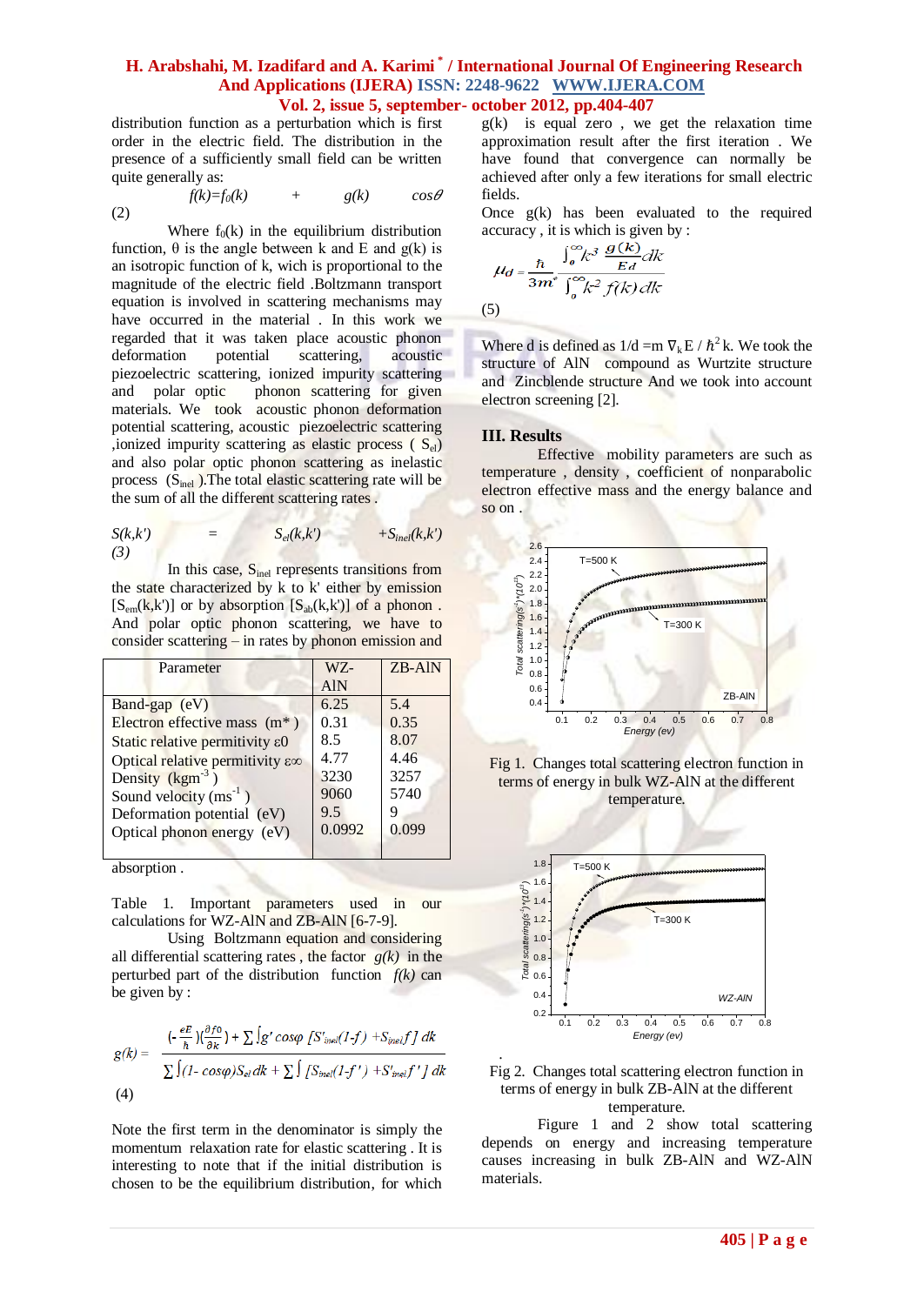# **H. Arabshahi, M. Izadifard and A. Karimi \* / International Journal Of Engineering Research And Applications (IJERA) ISSN: 2248-9622 WWW.IJERA.COM Vol. 2, issue 5, september- october 2012, pp.404-407**





Figure 3 shows comparison of totals scattering in WZ-AlN and ZB-AlN at the different temperature .Our calculation results show that the totals scattering rate in WZ-AlN is more than ZB-AlN . Only a weak electric field the electrons in the Γ-valley electric transportation involved. Because they no longer have the energy to go to the valley .Hence transitions between valley occurs. In weak electric field piezoelectric scattering and ionized impurity scattering play an important role and they can not be ignored.



Fig 4. Changes the electron mobility function in terms of temperature in bulk ZB-AlN and WZ-AlN at different temperature.

Figure 4 shows the electron mobility of WZ-AlN is more than ZB-AlN at the different temperature . We see the electron mobility decreases with increasing temperature . Because of a phonon scattering rate increased with increasing temperature and increasing temperature also increases the energy of the phonons . Because the

effective mass of ZB-AlN is more than WZ-AlN, with increasing the effective mass , the electron mobility decreases with increasing electron effective mass increases the moment of it which reduces the electron acceleration in an electric field is uniform, which ultimately reduces mobility in an electric field is present . Increasing the non parabolic electron energy bands are meant to be paved.

Smooth energy bands, effective mass of electrons and thus increase the mobility reduction in the crystal is.



Fig 5. Changes the electron mobility function in terms of electron concentration in bulk ZB-AlN and WZ-AlN at  $T=300$  K.

Figure 5 shows the electron mobility of WZ-AlN is more than ZB-AlN in range of electron concentration .In this case we see the electron mobility decreases with increasing the electron concentration. Because of the increasing number of electrons ionized impurity centers is also increasing the number of times that electron feels coulomb potential, therefore the ionized impurity scattering rate increases. So, electron mobility decreases.

We result that electron mobility at the definite temperature 300K for the WZ-AlN semiconductor is gained about  $337.61 \text{cm}^2 \text{ v}^{-1} \text{s}^{-1}$  and for ZB-AlN about 152.254 and the electron mobility WZ-AlN is more than ZB-AlN. This increasing is because of small effect mass.

#### **REFERENCES**

- [1] S. AYDOĞU, M. AKARSU and Ö. ÖZBAª. Calculation of the electron mobility of GaN Osmangazi University, Art and Science Faculty, Department of Physics, Eski<sup>o</sup>ehir, TURKEYsaydogu@ogu.edu.tr,akarsu@ogu .edu.tr, oozbas@ogu.edu.tr
- [2] H. Arabshahi, Z. Moodi and A. PourhasanInternational NUMERICAL CALCULATION OF THE ELECTRON MOBILITY IN GaAs SEMICONDUCTOR UNDER WEAK ELECTRIC FIELD APPLICATIONJournal of Science,